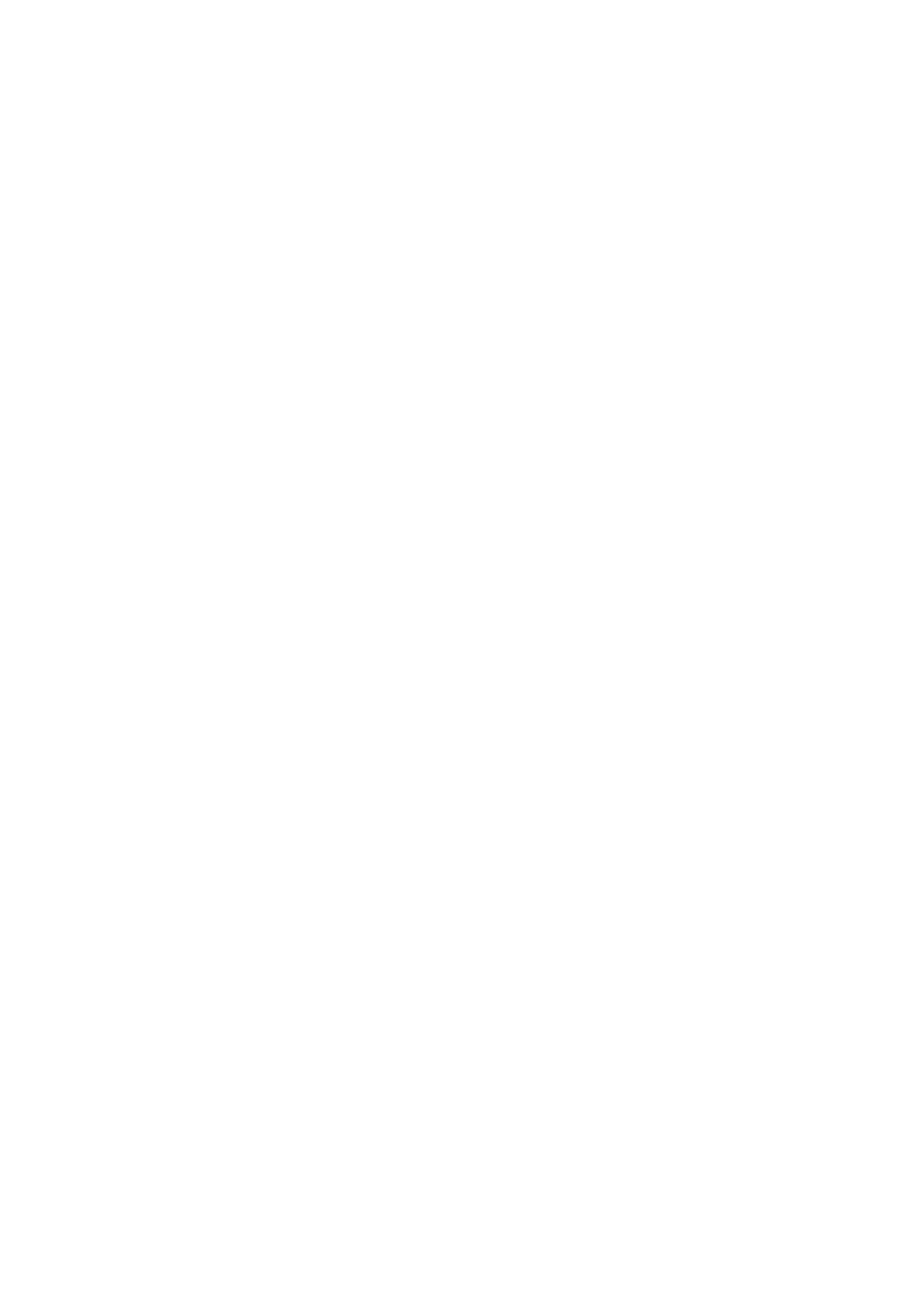## **nGround Medium Projector LED**

**Ground Projectors**

| <b>SPECIFICATION</b> | <b>LIGHT COLOUR</b>             | <b>COMFORT WHITE</b>               | <b>WARM WHITE</b> | <b>NEUTRAL WHITE</b> | <b>COOL WHITE</b> |  |
|----------------------|---------------------------------|------------------------------------|-------------------|----------------------|-------------------|--|
|                      | <b>Colour Temperature*</b>      | $2700 \pm 150$ K                   | $3000 \pm 150$ K  | $4000 \pm 250$ K     | $5000 \pm 250$ K  |  |
|                      | <b>Effective Lumen Output**</b> | 1250 lm                            | 1250 lm           | 1450 lm              | 1450 lm           |  |
|                      | CRI                             |                                    |                   | $\geq 80$            |                   |  |
|                      | <b>Viewing Angle [FWHM]</b>     | $25^\circ$ , $50^\circ$            |                   |                      |                   |  |
|                      | Input Voltage                   | 230V AC 50Hz                       |                   |                      |                   |  |
|                      | <b>Power Consumption</b>        | 17 W                               |                   |                      |                   |  |
|                      | <b>Operating Temperature</b>    | $-20^{\circ}$ C ÷ +55 $^{\circ}$ C |                   |                      |                   |  |
|                      | <b>Dimensions</b>               | Ø130,5mm                           |                   |                      |                   |  |
|                      | Cable Type                      | H07RN-F 3G1 with plug              |                   |                      |                   |  |
|                      | <b>Cable Length</b>             | 2m                                 |                   |                      |                   |  |
|                      | IP Rating                       | IP67                               |                   |                      |                   |  |
|                      | Lifetime***                     |                                    | $\geq 60000$ h    |                      |                   |  |
|                      |                                 |                                    |                   |                      |                   |  |

\* Other CCTs and colours available on request.<br>\*\* Source performance in real-life conditions at Ta=25°C; includes optical losses; the tolerance of source lumen output is 5%.<br>\*\*\* Approximate lifetime of LEDs declared by Cr

### **DIMENSIONS** [mm]